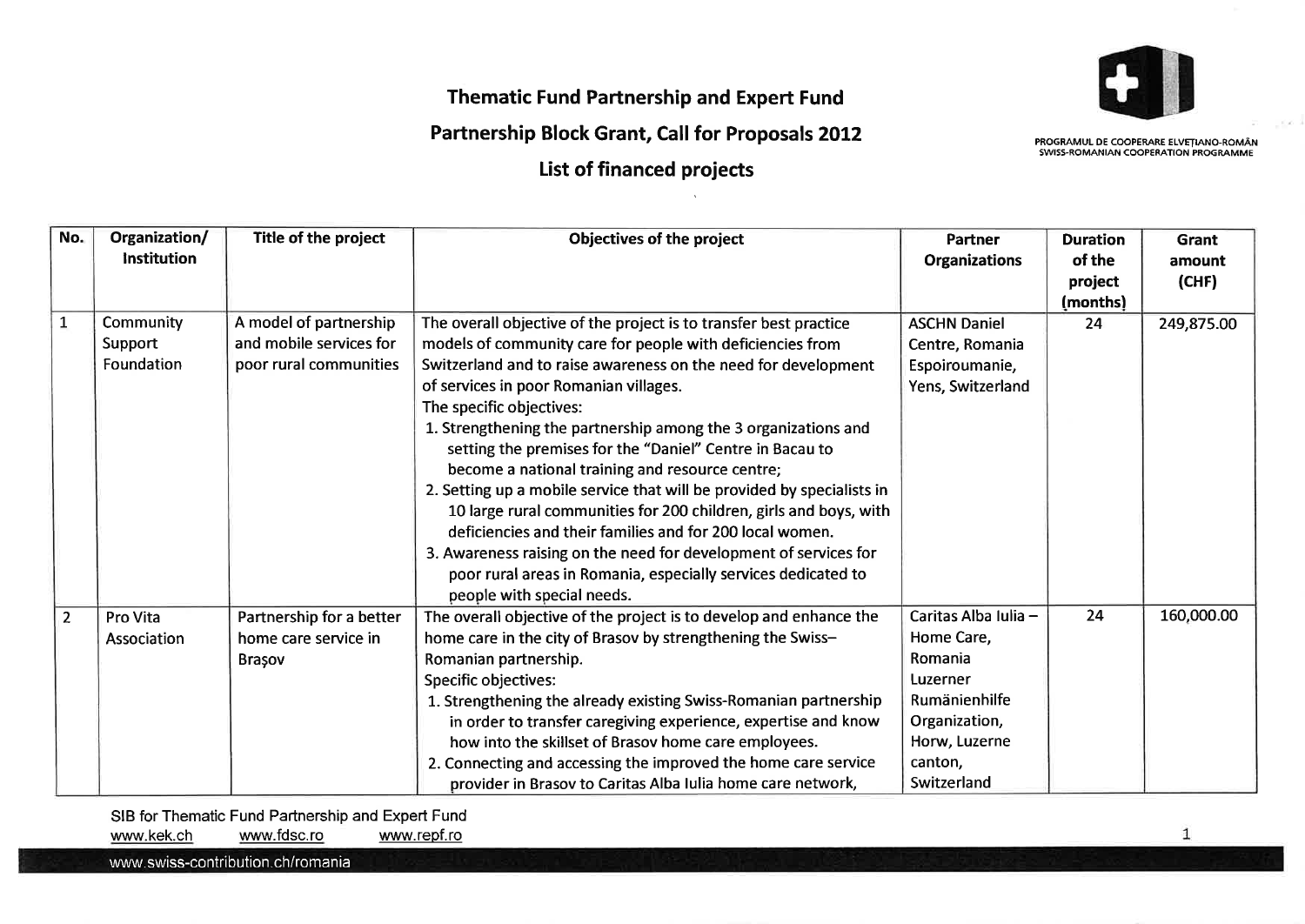|                         |                                                                        |                                                                                                | thereby also becoming a member of home care providers<br>network.<br>3. Establishing partnerships and concluding contracts with the local<br>and central authorities, and other service providers in Romania<br>and Switzerland                                                                                                                                                                                                                                                                                                                                                                                                                                                                                                      |                                                                                                                 |    |            |
|-------------------------|------------------------------------------------------------------------|------------------------------------------------------------------------------------------------|--------------------------------------------------------------------------------------------------------------------------------------------------------------------------------------------------------------------------------------------------------------------------------------------------------------------------------------------------------------------------------------------------------------------------------------------------------------------------------------------------------------------------------------------------------------------------------------------------------------------------------------------------------------------------------------------------------------------------------------|-----------------------------------------------------------------------------------------------------------------|----|------------|
| $\overline{3}$          | Association<br>Caritas Alba Iulia<br>- Homecare                        | <b>Transfer of professional</b><br>expertise in the field of<br>"kinaesthetics in the<br>care" | The overall objective of the project: the project aims to transfer the<br>professional expertise and to build a professional cooperation<br>model between Switzerland and Romania in the field of<br>kinaesthetics in the care.<br>Specific objectives:<br>1. The whole spectrum of the education program of kinaesthetics<br>in the care will be available to care professionals in Romania,<br>based on the EKA (European Kinaesthetics Association)<br>qualification standards;<br>2. Knowledge and experience on kinaesthetics in the care will<br>spread in Romania;<br>3. Kinaesthetics trainers from Romania will cooperate in a network<br>based on the Swiss model of professional networking of<br>kinaesthetics trainers. | Romanian<br>Kinaesthetics<br>Association,<br>Romania<br>Lebensqualität<br>Foundation,<br>Siebnen<br>Switzerland | 36 | 248,934.00 |
| $\overline{\mathbf{4}}$ | <b>University</b><br>"Vasile<br>Alecsandri"<br>Bacau                   | Bacau and Lugano-<br>teaching informatics for<br>a sustainable society<br>(acronym BLISS)      | Specific objectives:<br>1. To promote the partnership between the two universities on<br>issues regarding informatics: education, research, funding,<br>career development, and specific policies.<br>2. To improve UVAB capacity to provide graduates in informatics<br>with the skills required today on the labour market.<br>3. To enhance the visibility of the Romanian researchers in<br>informatics within the European research space.<br>4. To approach issues related to sustainable development, equality<br>of chances, and social inclusion, from the perspective of the<br>support that informatics can offer for these tasks.                                                                                        | Università Della<br>Svizzera Italiana of<br>Lugano, Lugano,<br>Switzerland (USI)                                | 36 | 189,000.00 |
| 5                       | <b>National</b><br>Association of<br>Romanian<br><b>Committees and</b> | Support to voluntary<br>firemen in Romania<br>within the network of<br>the OVR association     | The purpose of the project: to support development of regional<br>fire centers, mainly in communities related to the movement<br><b>Operation Villages Roumains (OVR).</b><br>Specific objectives:                                                                                                                                                                                                                                                                                                                                                                                                                                                                                                                                   | <b>Operation Villages</b><br>Roumains - Swiss<br>Coordination<br>(OVR-CH), Crisser,                             | 36 | 250,000.00 |

SIB for Thematic Fund Partnership and Expert Fund<br>www.kek.ch www.fdsc.ro www.repf.ro

www.fdsc.ro

www.swiss-contribution.ch/romania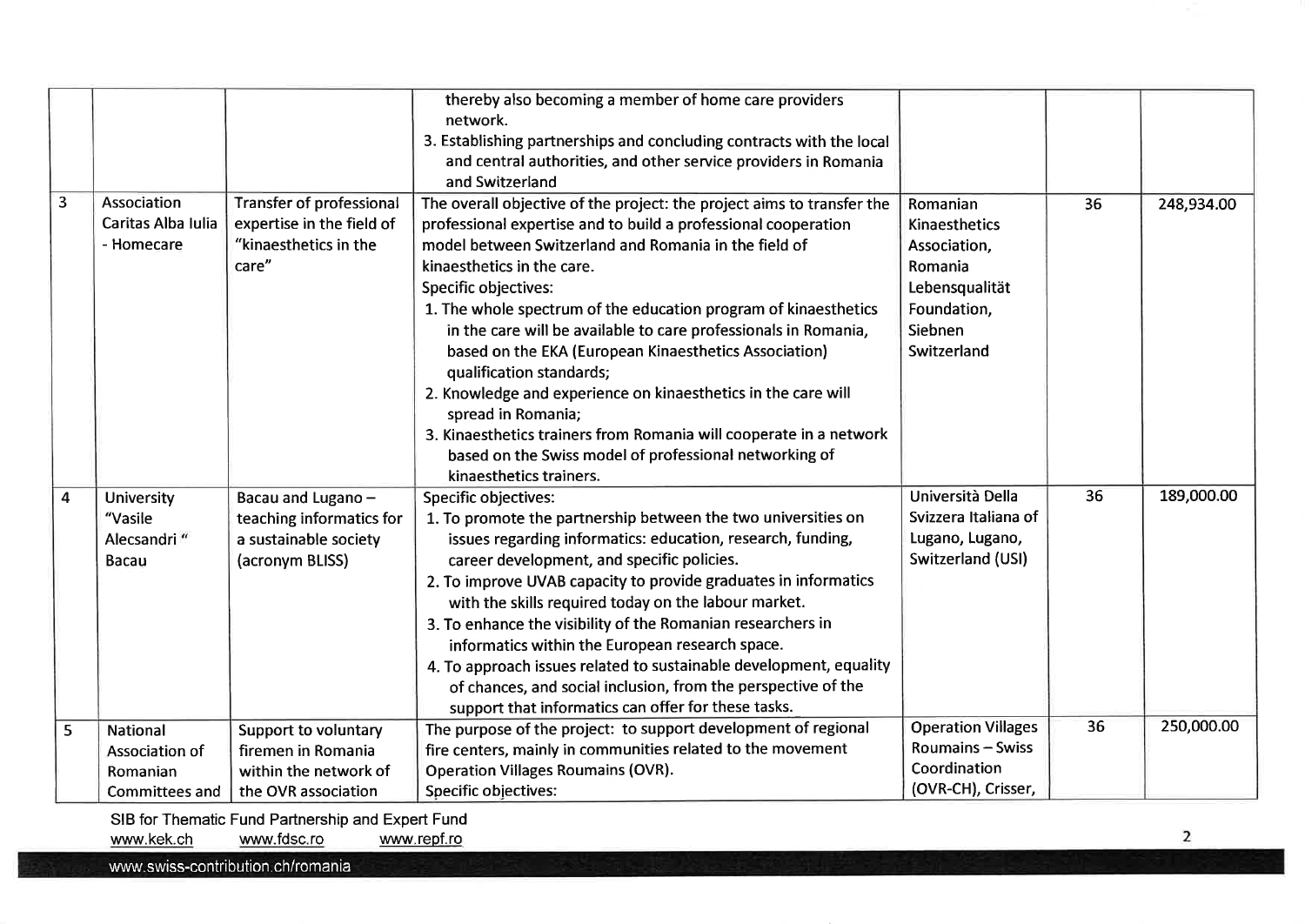|                | <b>Villages - OVR</b> |                                | 1. Support of the existing centres and creation of new ones;            | Switzerland             |    |            |
|----------------|-----------------------|--------------------------------|-------------------------------------------------------------------------|-------------------------|----|------------|
|                |                       |                                | 2. Creation and management of a central storage of material;            |                         |    |            |
|                |                       |                                | 3. Exchange of experience and promotion of the project in               |                         |    |            |
|                |                       |                                | Switzerland and Romania                                                 |                         |    |            |
| 6              | <b>Motivation</b>     | Look at abilities, forget      | <b>Specific objectives:</b>                                             | <b>Swiss Paraplegic</b> | 24 |            |
|                | Romania               | $incapacity -$                 | 1. Transfer Swiss knowledge and expertise to Romanian disability        | Research (SPR),         |    | 249,974.00 |
|                | Foundation            | implementation of the          | professionals by developing and providing unique ICF based              | Nottwil,                |    |            |
|                |                       | International                  | ability-oriented awareness and training to 120 disability               | Switzerland             |    |            |
|                |                       | Classification of              |                                                                         |                         |    |            |
|                |                       |                                | professionals, particularly from the public sector.                     |                         |    |            |
|                |                       | <b>Functioning, Disability</b> | 2. Facilitate participation of disability professionals and people with |                         |    |            |
|                |                       | and Health (ICF) in            | disabilities in improving the quality of Romanian disability            |                         |    |            |
|                |                       | social inclusion services      | services by creating the ICF and international perspectives on          |                         |    |            |
|                |                       | for Romanian                   | spinal cord injury (IPSCI) implementation strategy for Romania          |                         |    |            |
|                |                       | wheelchair users               | consisting of an implementation guide and tools.                        |                         |    |            |
|                |                       |                                | 3. Create, pilot, document, assess and promote ability oriented, ICF    |                         |    |            |
|                |                       |                                | based services for wheelchair users provided by MRF and other           |                         |    |            |
|                |                       |                                | implementers in Romania.                                                |                         |    |            |
| $\overline{7}$ | <b>Music Academy</b>  | Sighisoara Music               | Specific objectives:                                                    | Association             | 36 | 250,000.00 |
|                | "Gheorghe             | Academy                        | 1. Educational objective - Teaching the music students participating    | Cultura Viva            |    |            |
|                | Dima" Cluj-           |                                | in the Sighisoara Music Academy master classes (instrumental            | Sighisoara, Bern,       |    |            |
|                | Napoca                |                                | and vocal instruction, chamber music, composition).                     | Switzerland             |    |            |
|                |                       |                                | 2. Artistic objective - Introducing the teaching professors and         |                         |    |            |
|                |                       |                                | creating performance opportunities for students both during the         |                         |    |            |
|                |                       |                                | Sighisoara summer courses and during year-round concerts.               |                         |    |            |
|                |                       |                                | 3. Integrative objective - Promoting music and art as a common          |                         |    |            |
|                |                       |                                | language, transcending religious, social and cultural differences.      |                         |    |            |
|                |                       |                                | 4. Regional development - Encouraging the development of niche          |                         |    |            |
|                |                       |                                | tourism in the region and outlining Sighisoara as an original new       |                         |    |            |
|                |                       |                                | centre of classical music in Europe.                                    |                         |    |            |
| 8              | <b>Foundation for</b> | Project workshop               | The overall objective of the project is to promote and consolidate      | <b>Verein Zur</b>       | 24 | 93,690.00  |
|                | Abandoned             | <b>Diversis-Social</b>         | institutional partnerships between the Romanian organization and        | Unterstützung           |    |            |
|                | Children              | <b>Economy Unit</b>            | the two Swiss partner organizations in order to develop the             | Verlassener             |    |            |
|                |                       |                                | structures of the Romanian partner and the                              | Kinder in               |    |            |
|                |                       |                                | innovative services offered to the beneficiaries. The Romanian          | Rumänien, Basel,        |    |            |

SIB for Thematic Fund Partnership and Expert Fund<br>www.kek.ch www.fdsc.ro www.repf.ro www.fdsc.ro www.repf.ro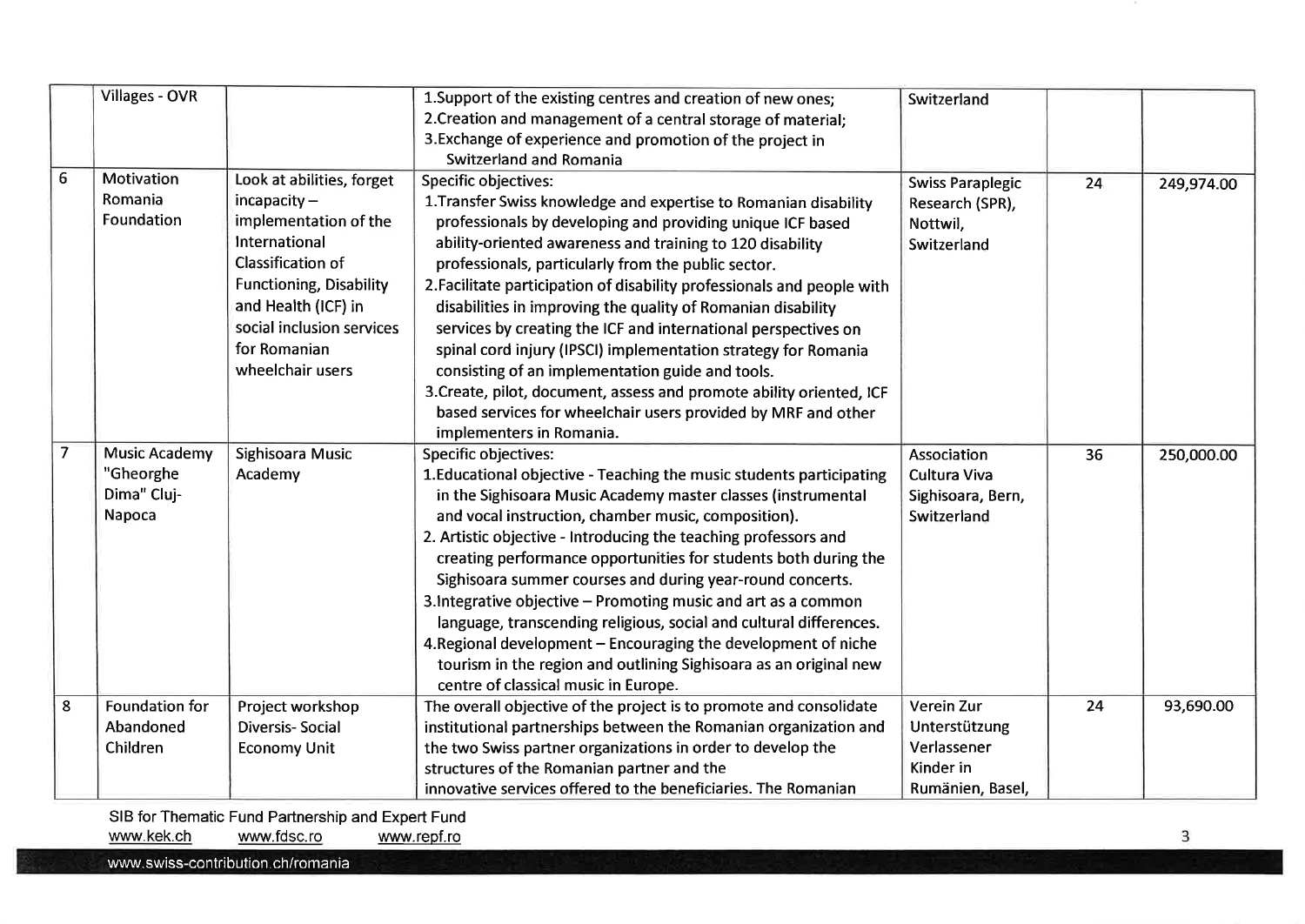| 9  | Romanian                    | <b>Technology Transfer</b>                  | organization will benefit from plus of the Swiss experience based<br>on voluntary activities.<br>Specific objectives:<br>1. Development of a innovative service of insertion in work, with a<br>capacity of 8-10 persons with disabilities or young adults who<br>recently went out of orphanages.<br>2. Developing of the two partnerships with the Swiss organizations<br>in the organizational development and social economy<br>domains.<br>3. Elaboration of a strategy of organizational development with<br>participation of 15 employees of the solicitant organization<br>under the supervising of the expert from the Swiss partner. As<br>part of this strategy the development an important role plays<br>the innovative service of work-insertion for 5-10 years.<br><b>Specific objectives:</b> | Switzerland<br><b>Stiftung</b><br>Wendepunkt,<br>Muhen,<br>Switzerland<br>Ecole | 24 | 247,991.76 |
|----|-----------------------------|---------------------------------------------|---------------------------------------------------------------------------------------------------------------------------------------------------------------------------------------------------------------------------------------------------------------------------------------------------------------------------------------------------------------------------------------------------------------------------------------------------------------------------------------------------------------------------------------------------------------------------------------------------------------------------------------------------------------------------------------------------------------------------------------------------------------------------------------------------------------|---------------------------------------------------------------------------------|----|------------|
|    | Institute of<br>Science and | <b>Through Visibility And</b><br>Mentorship | 1. Create an online database of applied research comprising<br>information on high-potential of human resources,                                                                                                                                                                                                                                                                                                                                                                                                                                                                                                                                                                                                                                                                                              | Polytechnique<br>Fédérale De                                                    |    |            |
|    | Technology                  |                                             | infrastructure and applied research results, from all over the                                                                                                                                                                                                                                                                                                                                                                                                                                                                                                                                                                                                                                                                                                                                                | Lausanne,                                                                       |    |            |
|    |                             |                                             | public research system.                                                                                                                                                                                                                                                                                                                                                                                                                                                                                                                                                                                                                                                                                                                                                                                       | Technology                                                                      |    |            |
|    |                             |                                             | 2. Create an online database of high-tech and medium-tech                                                                                                                                                                                                                                                                                                                                                                                                                                                                                                                                                                                                                                                                                                                                                     | Transfer Office,                                                                |    |            |
|    |                             |                                             | romanian firms, modelled on the israeli database:                                                                                                                                                                                                                                                                                                                                                                                                                                                                                                                                                                                                                                                                                                                                                             | Lausanne,                                                                       |    |            |
|    |                             |                                             | http://www.matimop.org.il/database.aspx                                                                                                                                                                                                                                                                                                                                                                                                                                                                                                                                                                                                                                                                                                                                                                       | Switzerland                                                                     |    |            |
|    |                             |                                             | 3. Provide training and mentoring in the areas of: institutional tech-<br>transfer management, and high-tech entrepreneurship, with                                                                                                                                                                                                                                                                                                                                                                                                                                                                                                                                                                                                                                                                           |                                                                                 |    |            |
|    |                             |                                             | the support of experts from one of the most successful                                                                                                                                                                                                                                                                                                                                                                                                                                                                                                                                                                                                                                                                                                                                                        |                                                                                 |    |            |
|    |                             |                                             | innovation ecosystems in the world, centered around the Ecole                                                                                                                                                                                                                                                                                                                                                                                                                                                                                                                                                                                                                                                                                                                                                 |                                                                                 |    |            |
|    |                             |                                             | Polytechnique Fédérale de Lausanne (EPFL).                                                                                                                                                                                                                                                                                                                                                                                                                                                                                                                                                                                                                                                                                                                                                                    |                                                                                 |    |            |
| 10 | "Hospice Casa               | <b>Overcoming disparities</b>               | The overall objective of the project is to design a new model of                                                                                                                                                                                                                                                                                                                                                                                                                                                                                                                                                                                                                                                                                                                                              | St. Gallen                                                                      | 36 | 249,868.00 |
|    | Sperantei"                  | on access to quality                        | care for reducing gaps in access to palliative community care for                                                                                                                                                                                                                                                                                                                                                                                                                                                                                                                                                                                                                                                                                                                                             | <b>Cantonal Hospital</b>                                                        |    |            |
|    | Foundation                  | basic palliative care in                    | cancer patients, based on Swiss-Romanian cooperation and                                                                                                                                                                                                                                                                                                                                                                                                                                                                                                                                                                                                                                                                                                                                                      | (SGH), St.Gallen,                                                               |    |            |
|    |                             | the community:                              | expertise exchange. this will be reached through the following                                                                                                                                                                                                                                                                                                                                                                                                                                                                                                                                                                                                                                                                                                                                                | Switzerland                                                                     |    |            |
|    |                             | partnerships to identify                    | Specific objectives:                                                                                                                                                                                                                                                                                                                                                                                                                                                                                                                                                                                                                                                                                                                                                                                          | <b>Median Research</b>                                                          |    |            |
|    |                             | and improve clinical,                       | 1. Design a disparity and needs reality frame in providing care for                                                                                                                                                                                                                                                                                                                                                                                                                                                                                                                                                                                                                                                                                                                                           | Centre                                                                          |    |            |
|    |                             | educational, legal, and                     | patients diagnosed with cancer in 4 pilot counties (Brasov,                                                                                                                                                                                                                                                                                                                                                                                                                                                                                                                                                                                                                                                                                                                                                   | Foundation                                                                      |    |            |

SIB for Thematic Fund Partnership and Expert Fund<br>www.kek.ch www.fdsc.ro www.repf.ro www.fdsc.ro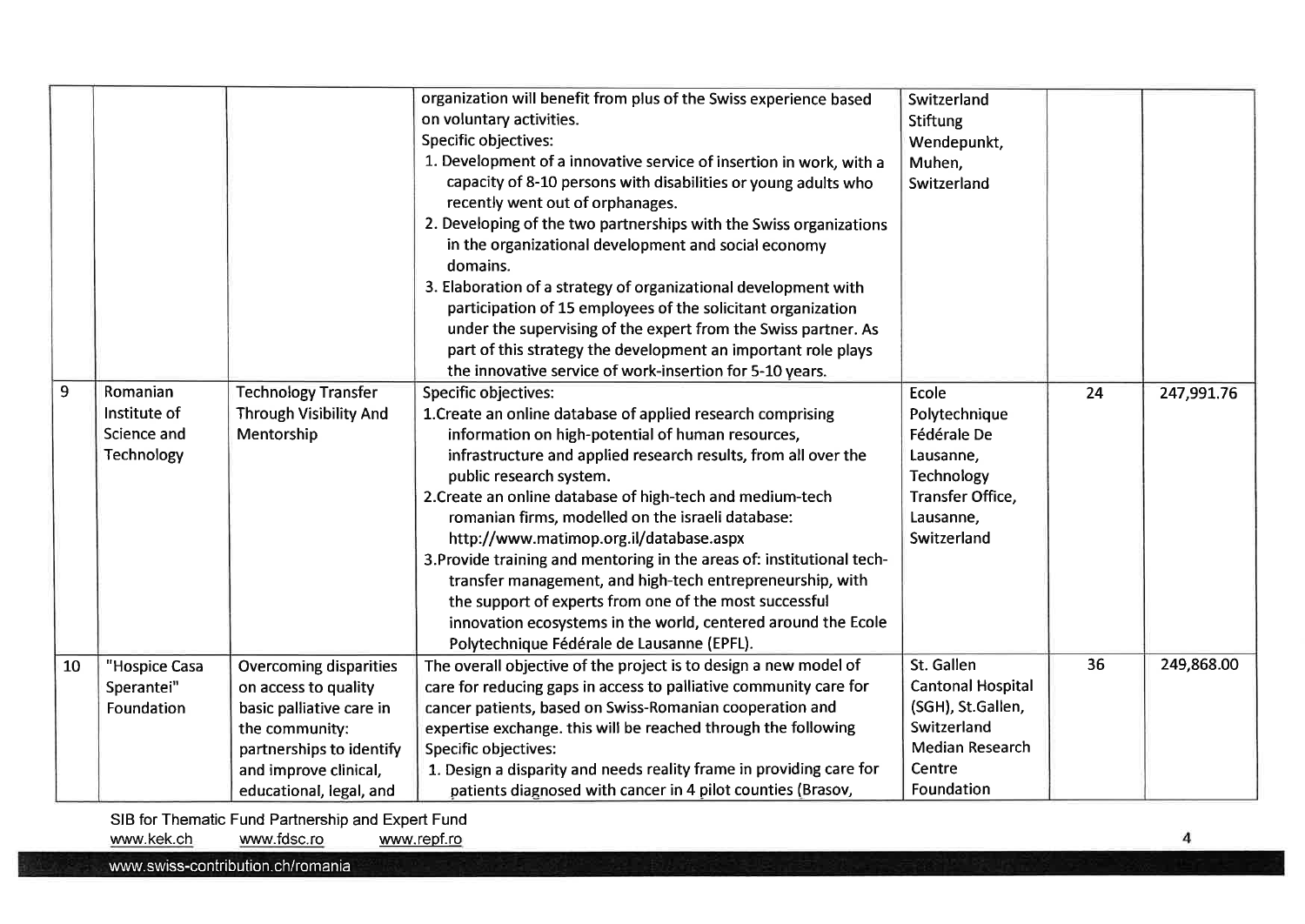|    |                         | economical barriers     | Bucharest, Cluj and lasi).                                            | (MRC), Romania            |    |            |
|----|-------------------------|-------------------------|-----------------------------------------------------------------------|---------------------------|----|------------|
|    |                         |                         | 2. Develop and pilot interventions (education, key elements of care   |                           |    |            |
|    |                         |                         | and pilot interventions) to narrow the disparities based on the       |                           |    |            |
|    |                         |                         | research findings and partners' expertise in delivering health        |                           |    |            |
|    |                         |                         | services.                                                             |                           |    |            |
|    |                         |                         | 3. Empower stakeholders to enact policy changes in palliative care    |                           |    |            |
|    |                         |                         | for reducing disparities in health in Romania.                        |                           |    |            |
| 11 | <b>Special Olympics</b> | Adapted physical        | <b>Specific objectives:</b>                                           | <b>National</b>           | 18 | 98,295.00  |
|    | Foundation              | activities (APA) for    | 1. Development of human resources in APA;                             | University of             |    |            |
|    | Romania                 | social inclusion        | 2. Development of training tools - comprehensive package              | <b>Physical Education</b> |    |            |
|    |                         |                         | (handbooks, study cases etc.) to be used in a uniform manner          | and Sport                 |    |            |
|    |                         |                         | by the future APA trainers and practitioners;                         | Bucharest,                |    |            |
|    |                         |                         | 3. Creation of a national network of specialized centers on APA       | Romania                   |    |            |
|    |                         |                         | located in 5 Romanian universities.                                   | Special Olympics,         |    |            |
|    |                         |                         |                                                                       | Rossens,                  |    |            |
|    |                         |                         |                                                                       | Switzerland,              |    |            |
|    |                         |                         |                                                                       | University of             |    |            |
|    |                         |                         |                                                                       | Lausanne,                 |    |            |
|    |                         |                         |                                                                       | Laussane,                 |    |            |
|    |                         |                         |                                                                       | Switzerland               |    |            |
| 12 | Mai Bine                | <b>Educative and</b>    | The overall objective of the project is capacity building for         | Equiterre - Partner       | 24 | 58,411.00  |
|    | Association             | participative tools for | sustainable development by means of educational and participative     | for Sustainable           |    |            |
|    |                         | sustainable             | tools developed through transfer of expertise from one of the most    | Development,              |    |            |
|    |                         | development             | active and experienced environmental Swiss NGO in the field of        | Geneve,                   |    |            |
|    |                         |                         | sustainability.                                                       | Switzerland               |    |            |
| 13 | <b>Mihai Eminescu</b>   | Sustainable agriculture | The overall objective of the project is to strengthen sustainable and | <b>SAVE Foundation -</b>  | 24 | 220,319.48 |
|    | <b>Trust</b>            | in remote areas of      | income generating livelihoods in rural areas of Transylvania, by      | Safeguard for             |    |            |
|    | Foundation              | Romania: conservation   | activating local stakeholders in the conservation process of agro-    | Agricultural              |    |            |
|    |                         | and adding value to     | biodiversity. Through Swiss knowledge transfer and contribution       | Varieties In              |    |            |
|    |                         | fruit varieties         | the following shall be achieved: to revitalize traditional fruit      | Europe, St.Gallen,        |    |            |
|    |                         |                         | growing and its transformation into a profitable activity that will   | Switzerland               |    |            |
|    |                         |                         | create solid knowledge and skills. This shall contribute to           |                           |    |            |
|    |                         |                         | sustainable jobs and incomes for the locals, motivating the existing  |                           |    |            |
|    |                         |                         | present and future generations of villagers to preserve their         |                           |    |            |

SIB for Thematic Fund Partnership and Expert Fund<br>www.kek.ch www.fdsc.ro www.repf.ro www.fdsc.ro

www.swiss-contribution.ch/romania